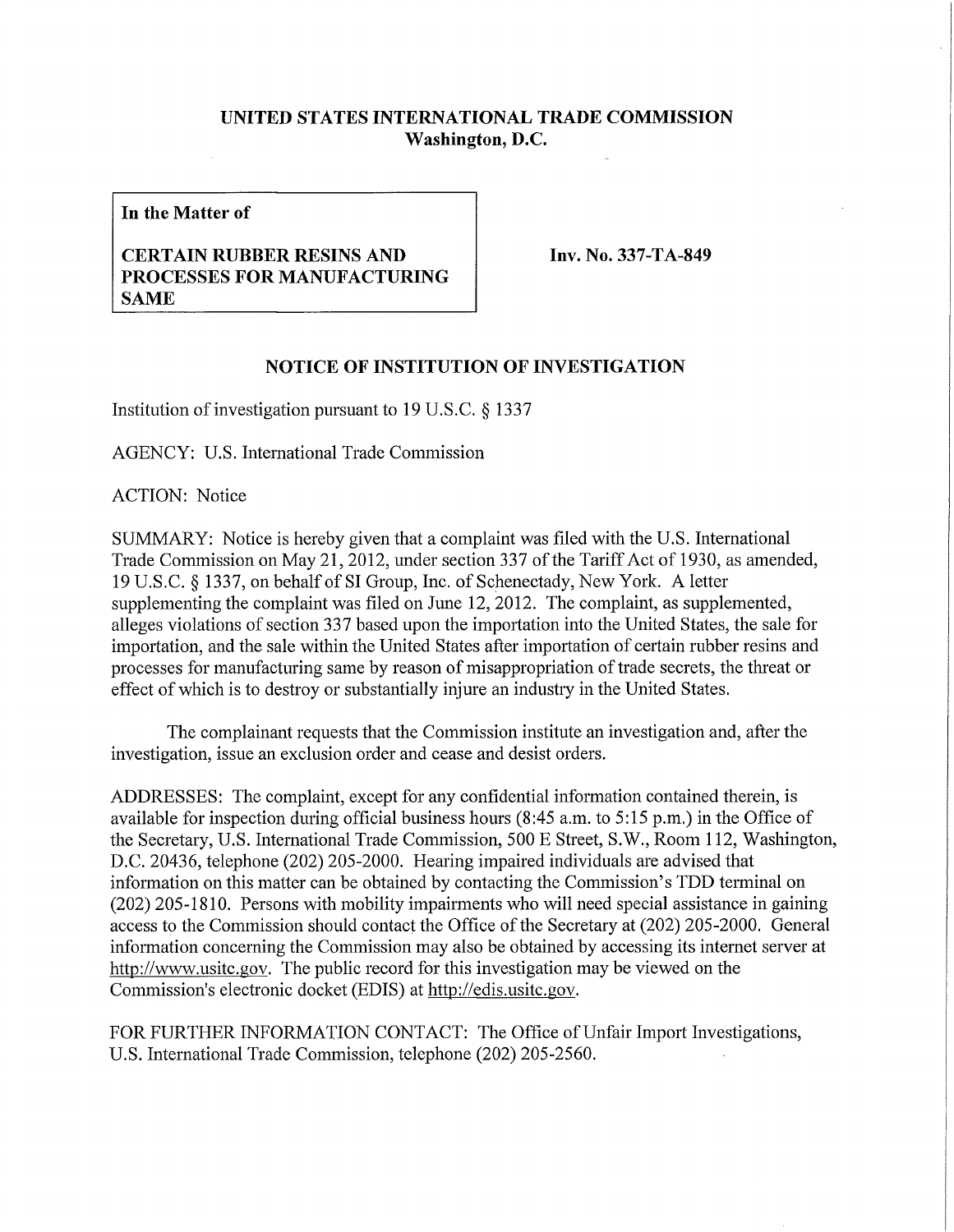AUTHORITY: The authority for institution of this investigation is contained in section 337 of the Tariff Act of 1930, as amended, and in section 210.10 of the Commission's Rules of Practice and Procedure, 19 C.F.R. § 210.10 (2012).

SCOPE OF INVESTIGATION: Having considered the complaint, the U.S. International Trade Commission, on June 20, 2012, ORDERED THAT -

(1) Pursuant to subsection (b) of section 337 of the Tariff Act of 1930, as amended, an investigation be instituted to determine whether there is a violation of subsection (a)(1)(A) of section 337 in the importation into the United States, the sale for importation, or the sale within the United States after importation of certain rubber resins and processes for manufacturing same by reason of misappropriation of trade secrets, the threat or effect of which is to destroy or substantially injure an industry in the United States;

(2) For the purpose of the investigation so instituted, the following are hereby named as parties upon which this notice of investigation shall be served:

(a) The complainant is:

SI Group, Inc. 2750 Balltown Road Schenectady, NY 12309

(b) The respondents are the following entities alleged to be in violation of section 337, and are the parties upon which the complaint is to be served:

> RedAvenue Chemical Corp. of America 95 Mount Read Boulevard #149 Rochester, NY 14611-1923

Thomas R. Crumlish, Jr. 2728 Edgemere Drive Rochester, NY 14612-1151

Precision Measurement International LLC 8182 Pickering Place Westland, MI 48185

Sino Legend (Zhangjiagang) Chemical Co., Ltd. No. 99, Tianba Road Yangtze International Chemical Industrial Park Zhangjiagang City, JiangSu Province China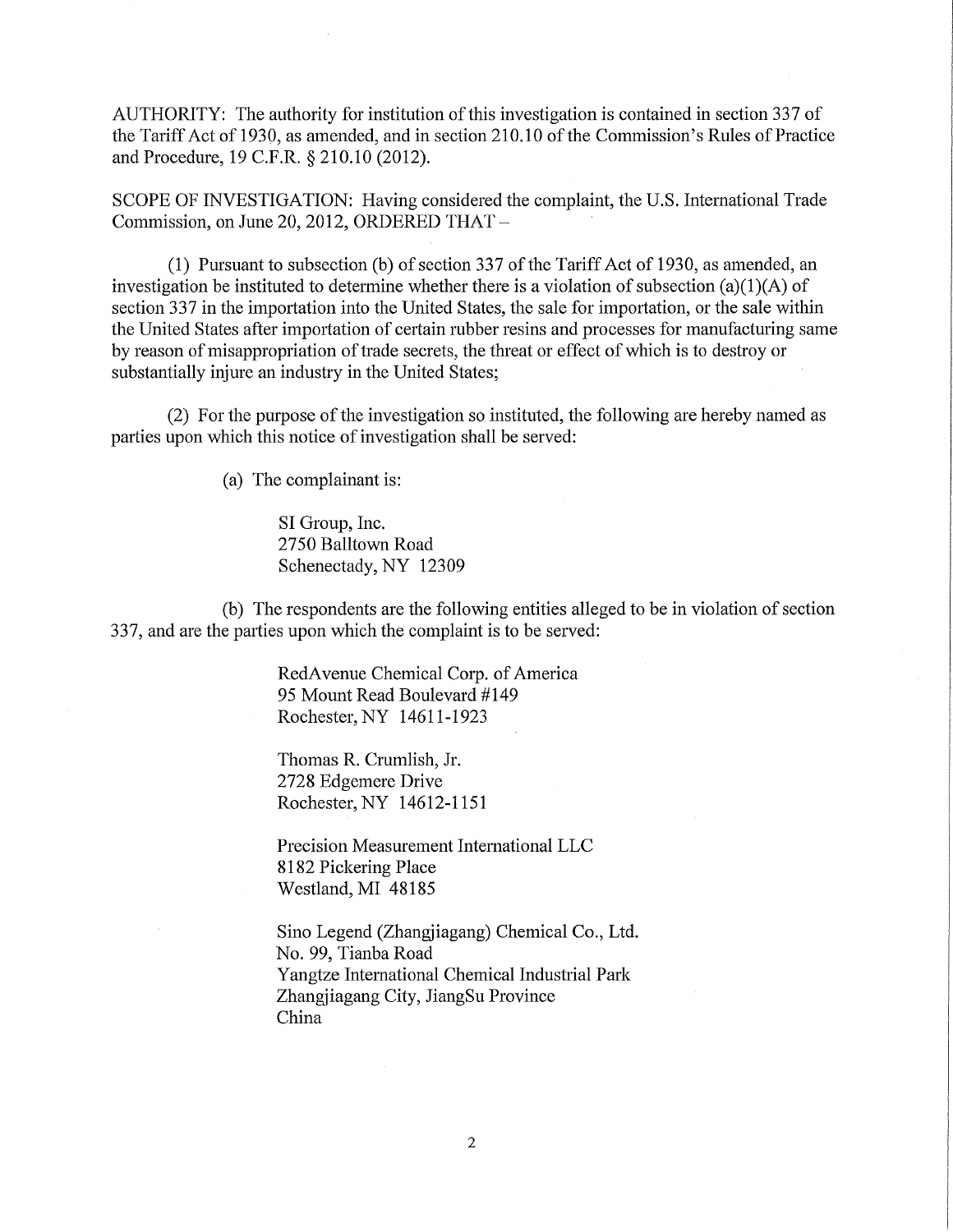Sino Legend Holding Group, Inc. c/o Mr. Richard A. Peters Harney Westwood & Riegels 7502 International Commerce Centre One Austin Road West Kowloon Hong Kong

Sino Legend Holding Group Limited Cl, Rm. 1708 Nan Fung Tower 173 Des Voeux Road Central Hong Kong

HongKong Sino Legend Group, Ltd. Flat 01B3 10IF, Carnival Commercial Building 18 Java Road, North Point Hong Kong

Red Avenue Chemical Co. Ltd. Red Avenue Group 9/F, Citigroup Tower 33 Hua Yuan Shi Qiao Rd. Pudong New Area, Shanghai 200120, China

Ning Zhang 668 Beachview Drive North Vancouver, BC V7G 1R1 Canada

Quanhai Yang Door 1, Unit 08c, Building 2 No. 9 Guanghua Road Chaoyang District, Beijing, China

Shanghai Lunsai International Trading Company Building 7, Unit 102, No. 2899 Chuan Nan Feng Gong Road Pudong New District, Shanghai City China

(c) The Office of Unfair Import Investigations, U.S. International Trade Commission, 500 E Street, S.W., Suite 401, Washington, D.C. 20436; and

(3) For the investigation so instituted, the Chief Administrative Law Judge, U.S. International Trade Commission, shall designate the presiding Administrative Law Judge.